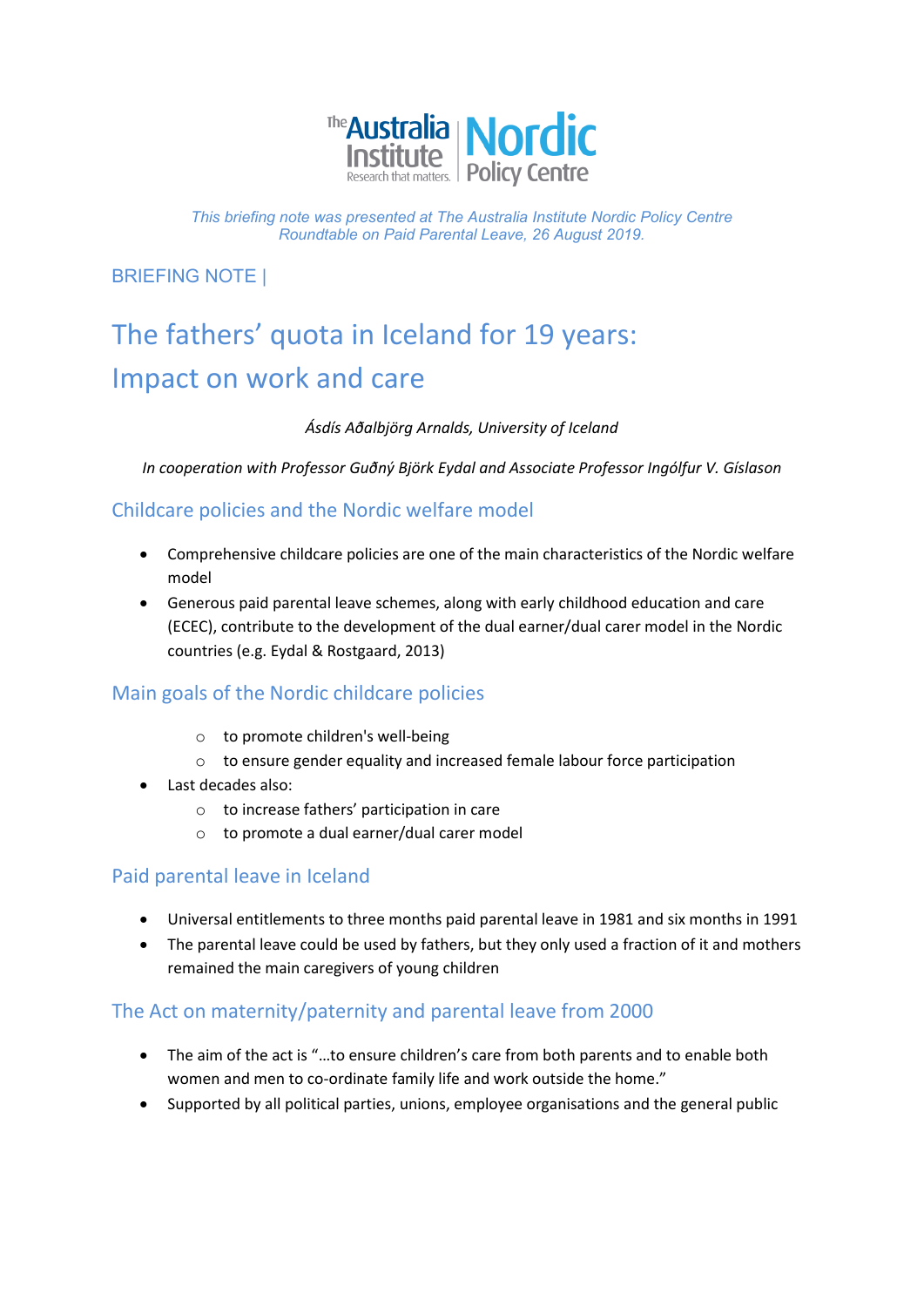# Entitlements

Each parent is granted 13 weeks of non-transferable leave (a so-called mothers' and fathers' quota), plus a further 13 weeks that parents can divide as they choose.

#### Parental leave benefits

- Working parents receive 80% of their income while on leave
- A flat-rate benefit is paid to non-working parents
- 2000-2004: No ceiling on benefits
- 2004: A relatively high ceiling implemented
- 2008-2009: The ceiling on benefits lowered severely because of the financial crisis
- 2013-2019: Incremental restoration of the ceiling

# All parents included + high flexibility

- The mother is obligated to take leave the first two weeks after child birth but otherwise leave can be used as parents like until the child reaches the age of two
- Both parents are entitled to paid leave regardless of custody, gender, residency etc
- Only if the child does not have another parent is the parent given the right to all 39 weeks

#### Number of weeks of paid parental leave in the Nordic countries in 2019

|                        | <b>Denmark</b> | <b>Finland</b> | <b>Iceland</b> | <b>Norway</b> | <b>Sweden</b> |
|------------------------|----------------|----------------|----------------|---------------|---------------|
| Leave days in total    | 50             | 48             | 39             | 46            | 69            |
| Only the father        |                |                |                |               |               |
| Father with the mother |                |                |                |               |               |

#### Percentage of the total leave period used by fathers in the Nordic countries



Source: nordicstatistics.org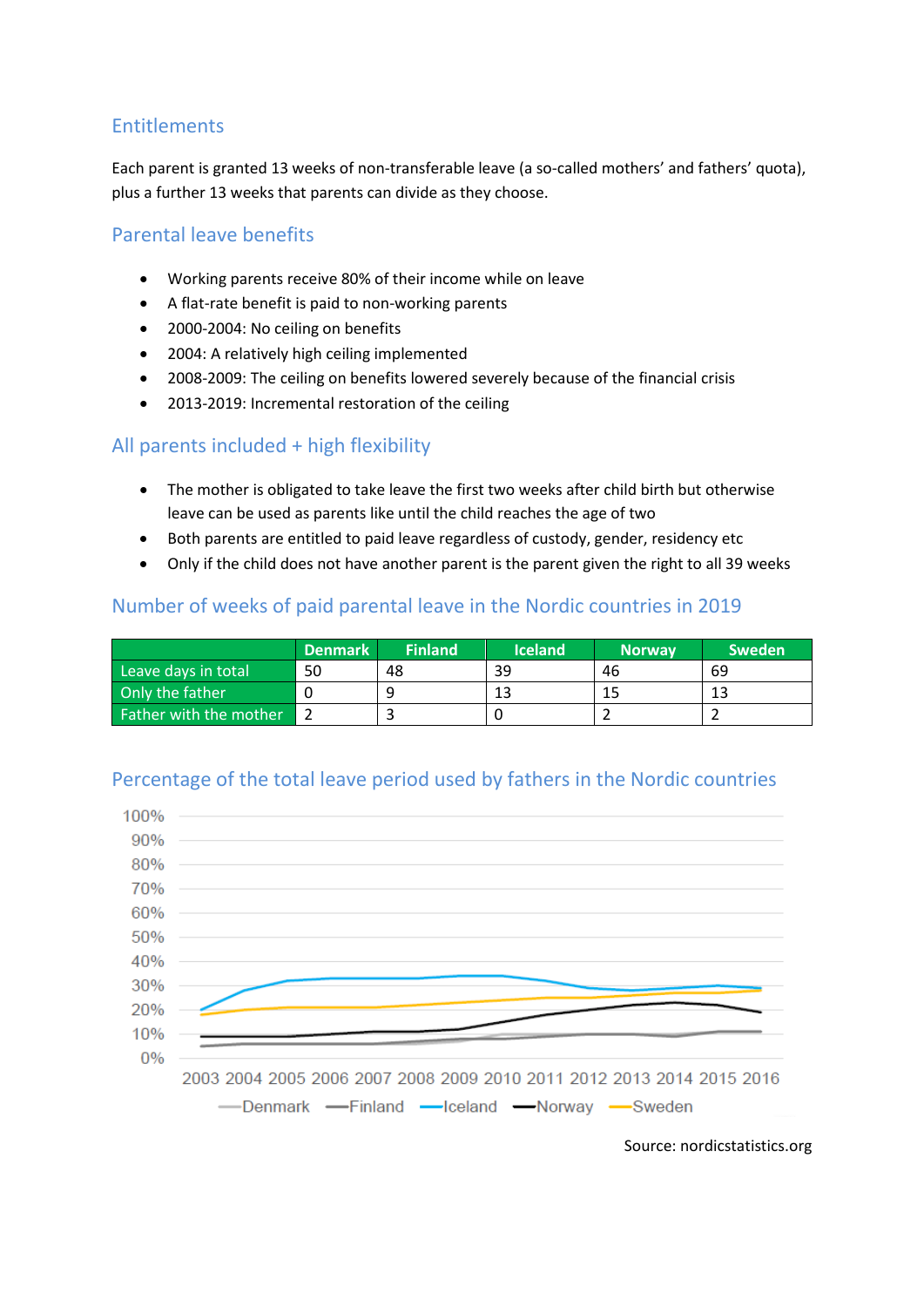# The childcare gap in Iceland

Iceland is the only Nordic country that has not enacted legislation on children's right to ECEC at the end of paid parental leave. Children are often offered to start preschool at the age of two (see figure below) and therefore a childcare gap exists between the end of the paid parental leave period and preschool. Before being offered a place in preschool there is an option of placing the child in family day-care which is usually one employee taking care of up to five children in a private home.



# Percentage of children enrolled in preschools

# Researching the impact of the law on paid parental leave on parents' participation in work and care

*Childcare and labour market participation of parents of children under the age of three is a research* project aimed at assessing whether the aims of the law on paid parental leave have been reached.

Project leaders: Professor Guðný Björk Eydal and Associate professor Ingólfur V. Gíslason at the University of Iceland.

- Repeated surveys among parents who had their first child before and after the fathers' quota was introduced.
- The surveys involve questions on parents' labour market status from one year before childbirth until the child reaches the age of three, and who cared for the children during the first three years.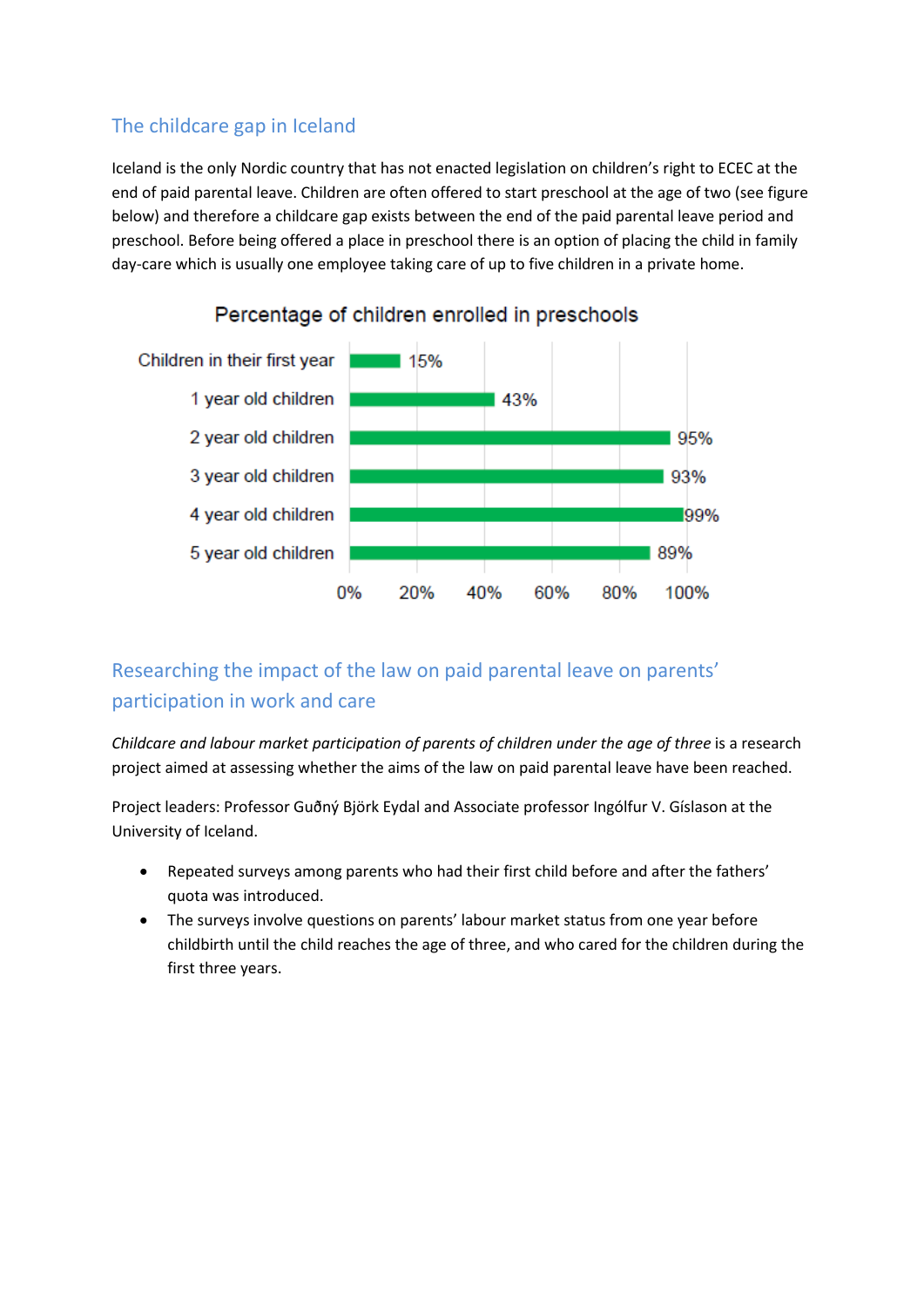

# How did cohabiting and married parents divide care during the day?

Source: Arnalds, Eydal & Gíslason (2013)

# Further support for the importance of the fathers' quota

• *Health behaviour in school-aged children*, a WHO collaborative cross national survey revealed that Icelandic children report a closer relationship with their fathers than do children in other countries (Source: https://www.uib.no/en/hbscdata)

#### **Conclusion**

- Fathers use their quota.
- Icelandic parents divide work and care more equally after the fathers' quota was introduced. The change is incremental and still ongoing.